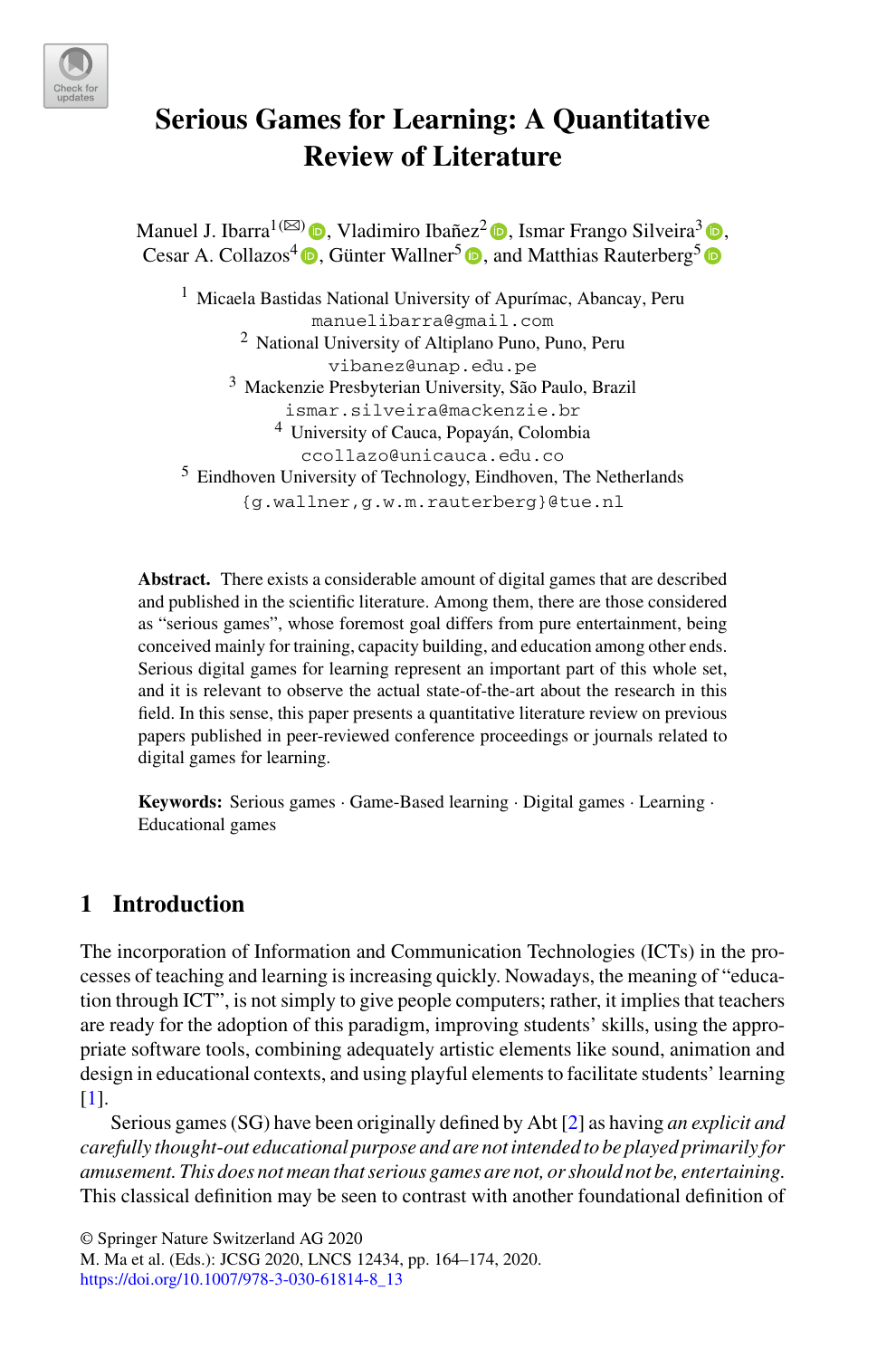games themselves, given by Huizinga [\[3\]](#page-9-2), as *a free activity standing quite consciously outside "ordinary" life as being "not serious", but at the same time absorbing the player intensely and utterly*, although Huizinga remained vague on the notion of 'not serious' (see [\[4\]](#page-9-3) on this matter).

Among the wide array of SGs, the focus point of this paper are those SGs intended to promote learning (of something) and have the intrinsic intention of improving the learning and/or teaching processes, unlike "pure" entertainment games. In a broad sense, educational games, or SGs for learning, represent a subset of SGs, even though educational – or at least training – aspects are always involved in the conception of a SG if viewed under the lens of its traditional definition. However, many definitions of SGs blur the differences among SGs and SGs for learning, such as the one from Michael and Chen [\[5\]](#page-9-4): *a serious game is a game in which educating (in its various forms) is the main objective, instead of entertainment.* This range of definitions of SGs and related genres such as game-based learning further complicate the discussion surrounding these terms (see also [\[6\]](#page-9-5)). Sometimes, for example, citizen science games, where players collaboratively produce data on scientific tasks are considered serious games as well (e.g., [\[7,](#page-9-6) [8\]](#page-9-7)). In an effort to overcome this *'*genrefication', others have thus attempted to offer more holistic definitions and proposed terms such as 'applied games' [\[6\]](#page-9-5). However, despite this long-lasting discussions and efforts, the term SG continues to be widely used within academia and industry.

Serious Games cannot be simply defined as digital games made with educational and entertainment value added as decorators: the educational aspects must be present in the whole conception of the game. Serious games have being gaining importance in the educational field [\[9\]](#page-9-8), offering positive learning experiences [\[10\]](#page-9-9). They were found to be effective, in many cases, for learning, skills development, and information retention and some results show that they facilitate knowledge acquisition  $[11]$ . More than this, they bring an important factor to the learning process, that is, motivation [\[12,](#page-9-11) [13\]](#page-9-12). However, as mentioned by Vandercruysse et al. [\[14\]](#page-9-13), the positive results are dependent on many variables that range from the students' background to game design aspects and the subject being learned.

In this sense, this work presents an additional contribution to previous works  $[10, 11]$  $[10, 11]$ , [14\]](#page-9-13), among others, indicating the continuous growth of SG research. This contributes to the current state-of-the-art of investigations related to serious games that support learning.

#### **1.1 On the Various Definitions Around Serious Games**

Despite having broad definitions, as above mentioned, SGs are games that are designed in a way such that the player is meant to learn something, to train some ability, or to acquire some skill [\[15\]](#page-9-14). Undoubtedly, since they often present a considerable potential in the teaching-learning process  $[16, 17]$  $[16, 17]$  $[16, 17]$ , they frequently are confused with the subset of educational games.

The effective use of SGs allows to address challenges in the learning process, especially if: they are adaptive; they propose clear goals and sub-goals; they allow or even induce collaboration between players/students, even though this collaboration is achieved through competition; and people are satisfied when they play them – a real immersion is desirable.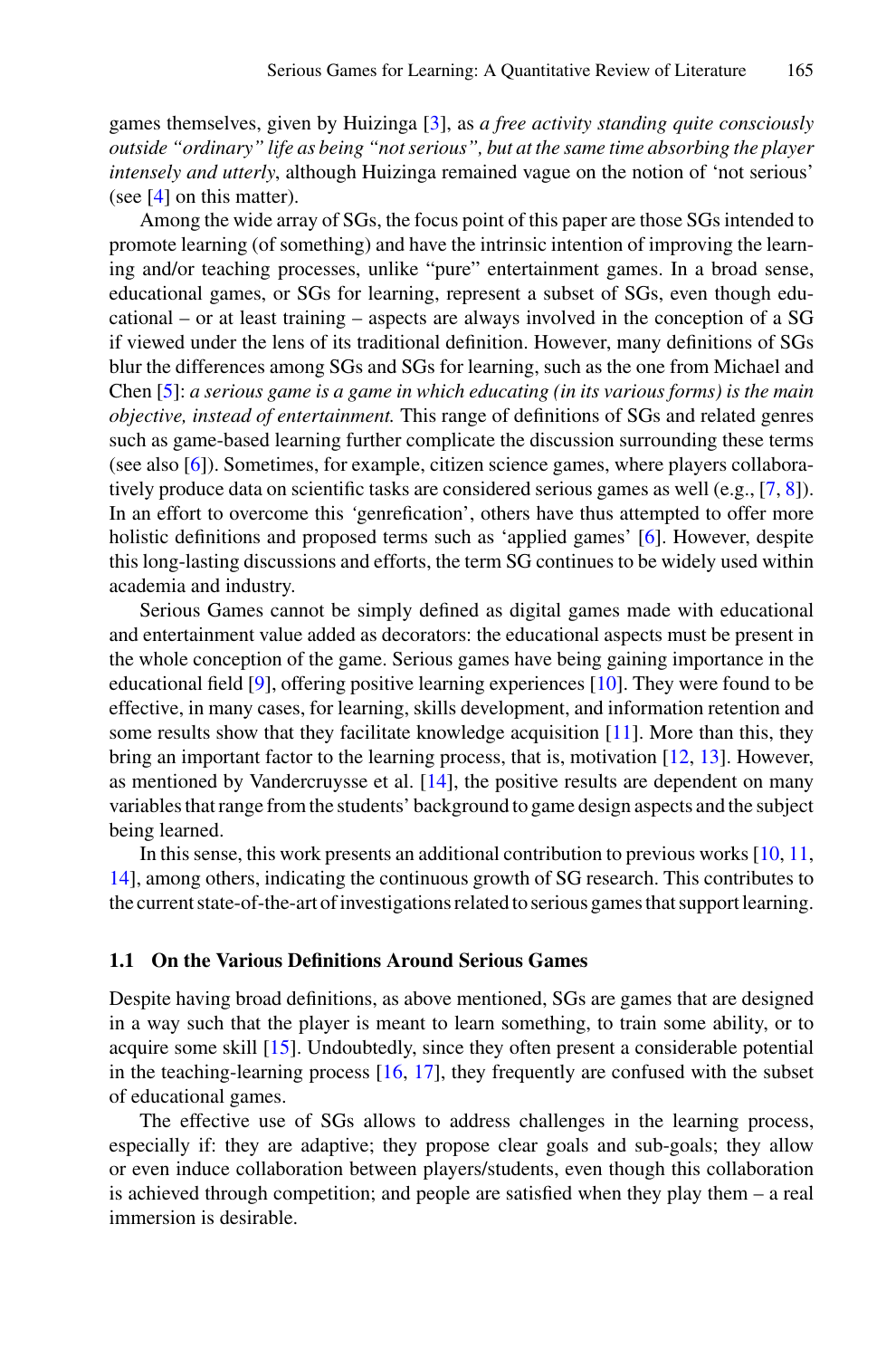SGs are also related to Game-Based Learning (GBL). According to some authors (e.g.,  $[18, 19]$  $[18, 19]$  $[18, 19]$ ), GBL refers to any learning process that is motivated, induced, or conducted by one (digital or physical) game – or a suite of them. Many authors, like Deguirmendjian et al. [\[1\]](#page-9-0) and Miljanovic and Bradbury [\[20\]](#page-10-4), for instance, have recently conducted studies that are related to SGs and GBLs.

The overall aspect in GBL is to use games as triggers to involve (and hopefully improve) students in their own learning processes, as well as to serve as aiding tools for teaching processes, too. In GBL, through the use of games, the main role of the teacher becomes to motivate and empower students' knowledge to develop a deep and meaningful learning [\[21\]](#page-10-5). However, to properly achieve this purpose with digital games, teachers must have a solid knowledge of how to integrate ICTs into curricula and syllabi, and how to integrate GBL activities into the classroom [\[22\]](#page-10-6).

The player experience of a serious game will be guided by a problem, while entertainment games will generally be full of action and have lots of possibilities. Also, according to [\[23\]](#page-10-7) it is advised *to develop the story in a serious game based on the user's action, while in an entertainment game random effects are often applied*.

## **2 Literature Review**

This paper deals with a quantitative assessment of literature related to papers about SGs designed to improves students' learning. The articles were selected in May 2019 and are indexed in the international conference and journal databases  $Scopus<sup>1</sup>, DBLP<sup>2</sup>, ACM$ Digital Library<sup>3</sup>, IEEExplore<sup>4</sup>, Google Scholar<sup>5</sup>, and Science Direct<sup>6</sup>.

## <span id="page-2-6"></span>**2.1 Search String**

At first, papers were searched using only the word "game". However, as this search is extremely broad and the results, as expected, included all kinds of entertainment games as well as other unrelated papers (like those related to enterprise games, physical games, sports in general and game theory, or the field of artificial intelligence). As such, the search term was replaced by the term "serious game". Some search engines did not consider the word "games" in the plural, so the search had to be refined using wildcards "serio\*" and the logical connector AND "game\*" so that both words are considered within the search. The wildcard  $" * "$  in "game\*" means that the engine can search words like: "games", "gamer", "gamers" and other words that start with "game".

During this process, it has been observed that there is a considerable amount of papers that are related to SGs, but their metadata considered the word "Educate" instead.

<span id="page-2-1"></span><span id="page-2-0"></span><sup>1</sup> <https://www.scopus.com> (Accessed: August, 2020).

<span id="page-2-2"></span> $2 \text{ https://dblp.uni-trier.de/}$  $2 \text{ https://dblp.uni-trier.de/}$  $2 \text{ https://dblp.uni-trier.de/}$  (Accessed: August, 2020).

<span id="page-2-3"></span><sup>3</sup> <https://dl.acm.org/> (Accessed: August, 2020).

<span id="page-2-4"></span><sup>4</sup> <https://ieeexplore.ieee.org/Xplore/home.jsp> (Accessed: August, 2020).

<span id="page-2-5"></span><sup>5</sup> <https://scholar.google.com/> (Accessed: August, 2020).

<sup>6</sup> <https://www.sciencedirect.com/> (Accessed: August, 2020).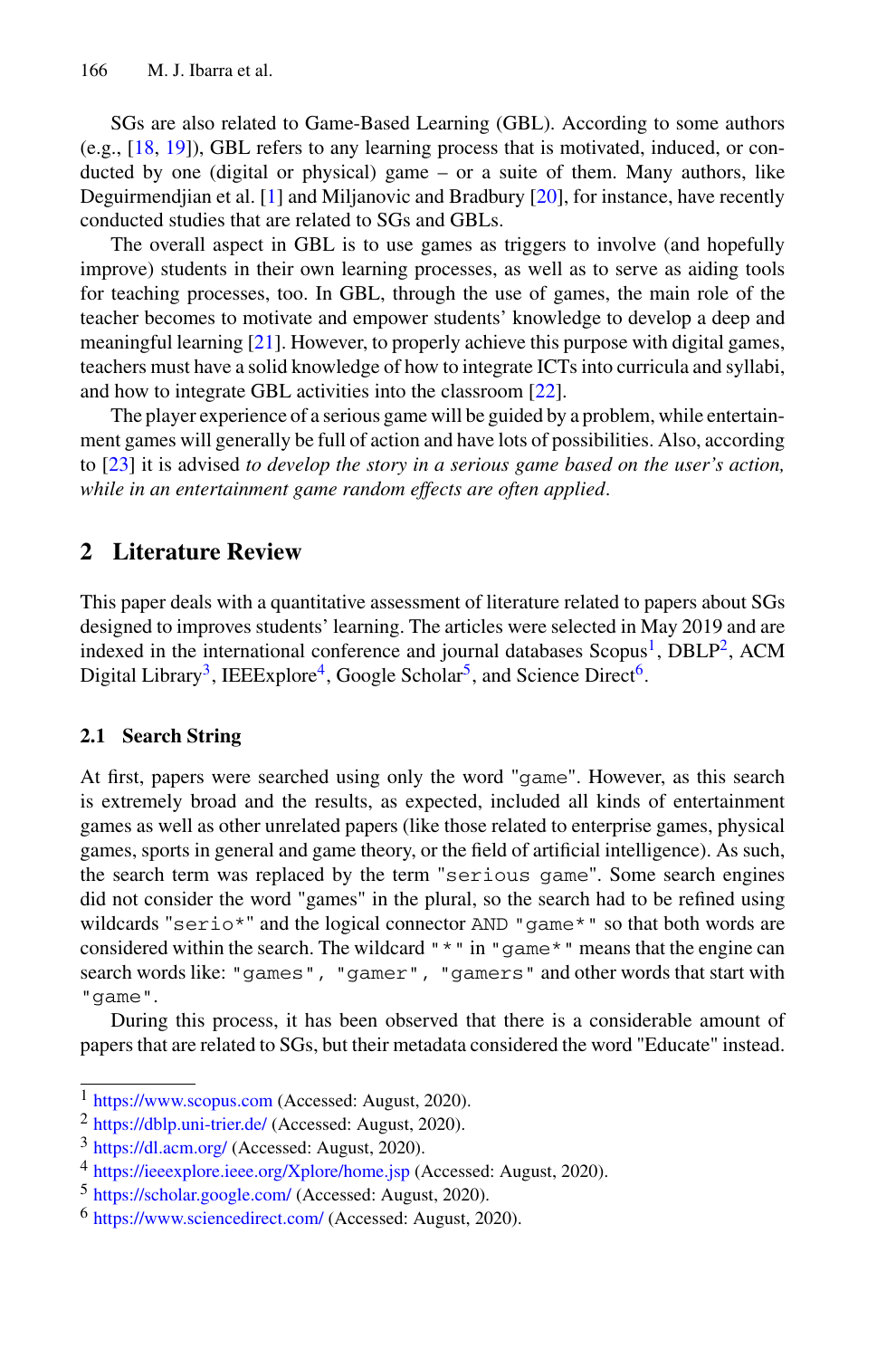However, "Educate" (root word) has several derivative words, as well, for example: education, educational, educative, educated, educates, educating. Therefore, it was decided to use a wildcard for this word as well, that is "educa\*".

Finally, to further refine the search string for SGs focused on education and also incorporate papers related explicitly to educational games, it was needed to use some logical connectors:

(((educa\*) OR (serious\*)) AND (game\*)) where the " \* " represents any character or set of characters.

## <span id="page-3-0"></span>**2.2 Filtering Criteria**

**Metadata searching criterion.** The search string is compared to the following metadata: the "title", "abstract" or "keywords" in each of the scientific repositories and indexes. Two additional criteria were as well: date and language.

**Chronological criterion.** When reviewing the literature, it has been verified that there are published papers related to SG going back to the 1990s. However, in our case, only the last 8 years have been considered to focus on recent activity in the field. That is, the first filter criterion was to consider only papers published between 2011 to 2018.

**Language criterion.** The second filter criterion was to consider only articles that were written in English, since the databases that are part of this study generally consider articles written in that language.

#### **2.3 Flowchart for Research Papers Collection**

Given the selection, filter, and optimization criteria discussed above, the process of collecting scientific articles can be summarized in the flowchart depicted in Fig. [1.](#page-4-0) Each database considered for this study was analysed individually and sequentially; that is, one was processed after the other. For each database, the search string described in Sect. [2.1](#page-2-6) was applied, containing the derivable terms "educa\*" or "serious\*" joint with the derivable term "game\*". These terms were searched for within the metadata (i.e., *title*, *keywords,* or *abstract*) of the published article. Then the articles are filtered based on the criteria outlined in Sect. [2.2](#page-3-0) (only English articles published between 2011 to 2018).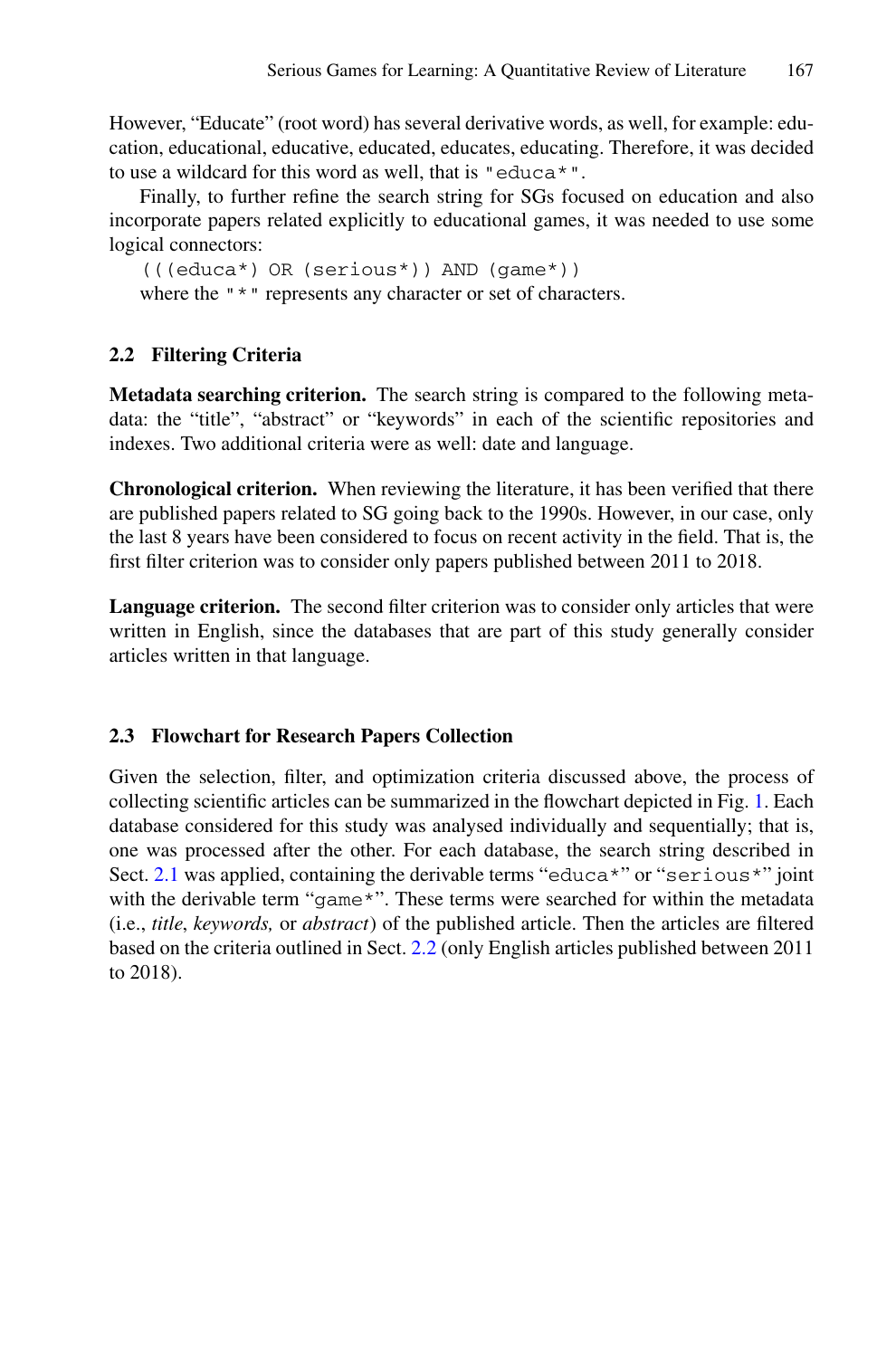

**Fig. 1.** Flowchart for research papers collection

## <span id="page-4-0"></span>**3 Results and Discussion**

Having defined the process of collecting the scientific articles from the aforementioned databases, results were obtained from each of the databases.

In the following we will contrast the results when only considering the field "*title*" – because, most of the search engines index the title of the research articles – with results obtained by searching within all three fields, that is, "*title*", "*abstract*" and "*keyword*", in this way there are more possibilities to find research articles.

#### **3.1 Results**

Table [1](#page-5-0) shows the results obtained when searching within the "*title*" only. The column *"source"* indicates the database from which the information has been extracted; the "*total*" column gives the total number of scientific articles that the query has returned; the "*query*" column shows the query that has been used to obtain the results; and finally the "*target field*" column indicates the field on which the query was applied. In this first case, for all databases, the search was performed within the "*title*" field.

In each of the databases, the language used to make the queries differs from each other with respect to the use of logical connectors. For example, in the ACM Digital Library (DL) the query is "acmdlTitle:  $(+\text{game} * \text{ serious} * \text{educa} *)$ ", which means that looking in the field "*Title*", " + game\*" requires the presence of the "game\*" term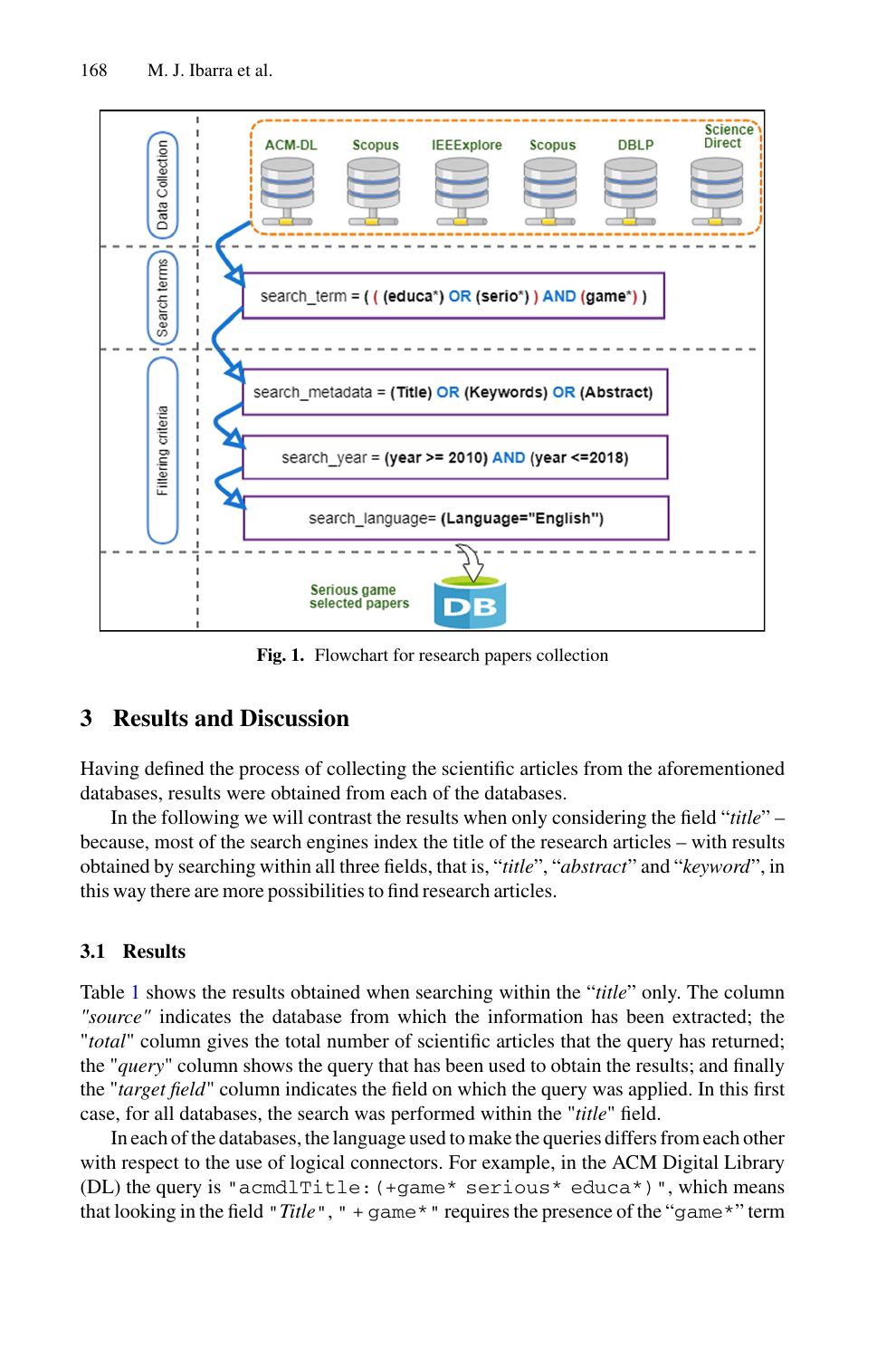<span id="page-5-0"></span>

| <i>Source</i>        | Total  | <b>Search String</b>                                                                         | Target Field |
|----------------------|--------|----------------------------------------------------------------------------------------------|--------------|
| $ACM-DL$             | 4.994  | acmdlTitle: (+qame* serio*<br>$educa*$ )                                                     | Title        |
| <b>IEEExplore</b>    | 1,189  | ((("Document Title":educa*) OR<br>"Document Title": serio*) AND<br>"Document Title": game*)  | Title        |
| Scopus               | 4.599  | TITLE (((education OR serious OR<br>educational OR educative) AND<br>$(game \ OR \ games)$ ) | Title        |
| <b>DBLP</b>          | 2,996  | $(educa*    serio*) \& (game*)$                                                              | Title        |
| <b>ScienceDirect</b> | 453    | Title: (education OR serious OR<br>educational OR educative) AND<br>(game OR games)          | Title        |
| Google Scholar       | 4.100  | allintitle: (game OR games) and<br>(education OR serious OR<br>educational OR educative)     | Title        |
| Total                | 18,331 |                                                                                              |              |

**Table 1.** Searching by title only

(and its derivatives) and must additionally find the term  $s$ exious  $*$  (and its derivatives) or the term educa\* (and its derivatives). In contrast, ScienceDirect does not accept the use of wildcards, so all the derived words must be put together by the logical OR connector.

**Table 2.** Searching by 3 or more fields

<span id="page-5-1"></span>

| Source               | Total  | <b>Search String</b>                                                                                       | Target Field              |
|----------------------|--------|------------------------------------------------------------------------------------------------------------|---------------------------|
| ACM-DL               | 11,042 | $(\text{+game*}$ serio* educa*)                                                                            | Any field                 |
| <b>IEEExplore</b>    | 6,807  | ((("Document Title":educa*)<br>OR "Document Title": serio*)<br>AND "Document Title": qame*)                | Title, abstract, keywords |
| Scopus               | 21,340 | TITLE-ABS-KEY (((education<br>OR serious OR educational OR<br>educative) AND (game OR<br>$qames)$ )        | Title, abstract, keywords |
| <b>DBLP</b>          | 2,996  | $(educa*    serio*) \& (game*)$                                                                            | Title                     |
| <b>ScienceDirect</b> | 1,287  | Title, abstract, keywords:<br>(education OR serious OR<br>educational OR educative) AND<br>(game OR games) | Title, abstract, keywords |
| Google Scholar       | 19,000 | serious game education<br>educational educative                                                            | Any field                 |
| <b>Total</b>         | 62,472 |                                                                                                            |                           |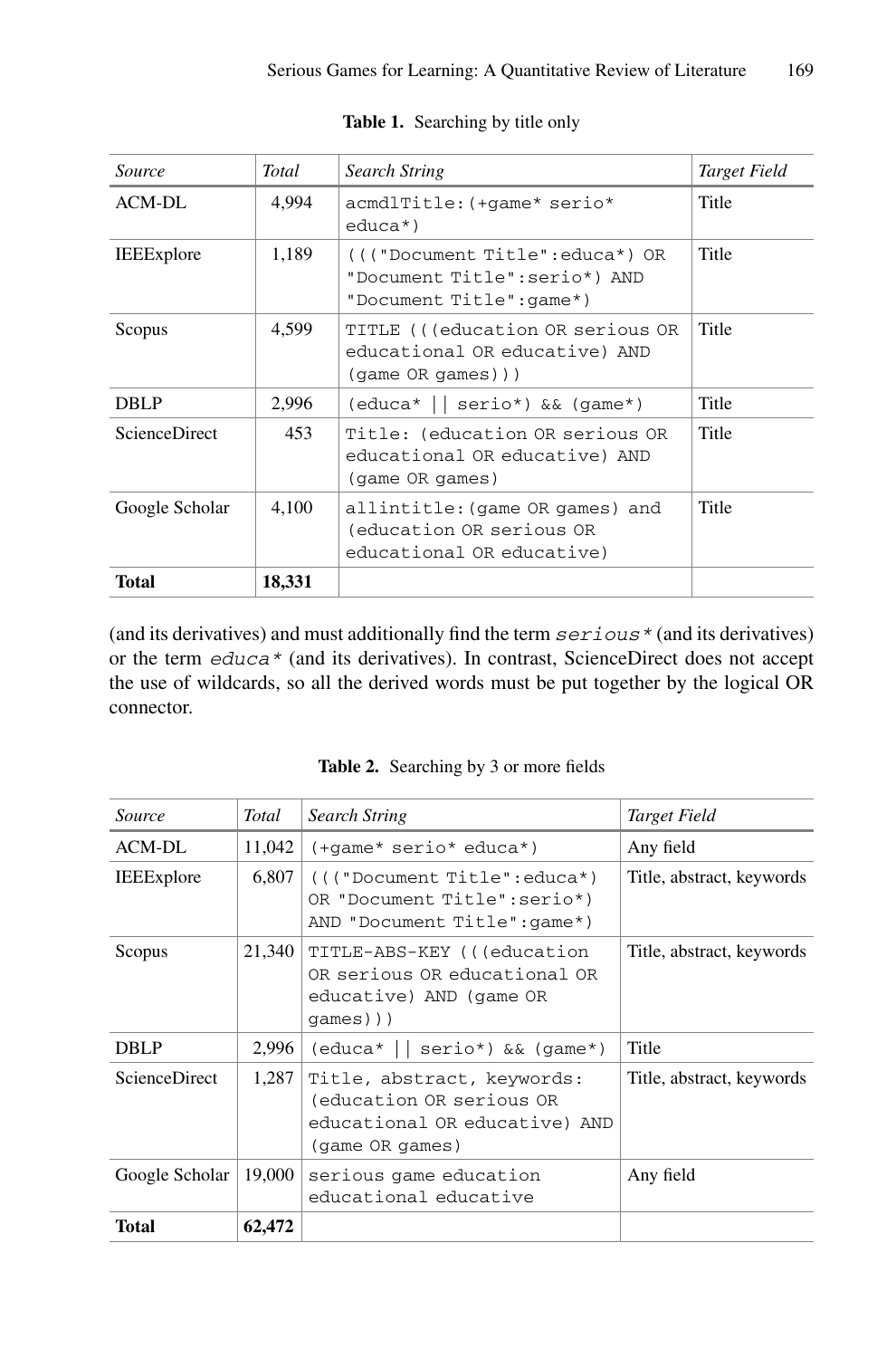Table [2](#page-5-1) shows the results obtained from the second search. In this case, the "*target field*" includes in some cases the search for "*title*", "*abstract*" and "*keyword*". In the case of the ACM-DL and Google Scholar, the search does so in all fields, including within the same document or the name of the conference or journal.

Table [3](#page-6-0) shows the evolution of SG publications in conferences or journals from 2011 to 2018. The last column labelled with "*%*" shows the growth from 2011 to 2018 in percentages. For example, the "ACM-DL" database (digital library contains 1,235 publications published in 2011, and 1,648 publications published in 2018, resulting in a growth of 33.44%.

<span id="page-6-0"></span>

|                    | 2011  | 2012  | 2013  | 2014  | 2015  | 2016  | 2017  | 2018         | <b>Total</b> | $\%$    |
|--------------------|-------|-------|-------|-------|-------|-------|-------|--------------|--------------|---------|
| ACM-DL             | 1.235 | 1.271 | 1.233 | 1.338 | 1.347 | 1,459 | 1.511 | 1.648        | 11.042       | 33.44%  |
| <b>IEEE</b> xplore | 872   | 806   | 895   | 946   | 764   | 756   | 823   | 945          | 6.807        | 8.37%   |
| Scopus             | 1.913 | 2.028 | 2,242 | 2.525 | 2,827 | 3,116 | 3.297 | 3.392        | 21,340       | 77.31%  |
| <b>DBLP</b>        | 291   | 263   | 365   | 414   | 442   | 405   | 440   | 376          | 2.996        | 29.21%  |
| Science Direct     | 90    | 116   | 95    | 150   | 192   | 170   | 216   | 258          | 1.287        | 186.67% |
| Google Scholar     | 1,690 | 2,130 | 2.200 | 2,440 | 2.560 | 2.690 | 2.620 | 2.670        | 19,000       | 57.99%  |
|                    |       |       |       |       |       |       |       | <b>Total</b> | 62,472       |         |

**Table 3.** Evolution of SG publications from 2011 to 2018

In summary, the number of publications on serious games for learning purposes has increased in recent years. Google Scholar and Scopus have more papers indexed in their databases than the other ones.

#### **3.2 Discussion**

Comparisons were made between searching just in *title* field versus searching in several fields: *title*, *abstract* and *keywords*. As expected, results are five times more numerous in almost all databases, except for DBLP, as seen in Fig. [2.](#page-7-0)

The ACM-DL is a library that specializes in computer science and is focused on gathering research in that area. It indexes articles of conferences, specialized magazines, technical reports, books, et cetera. For this reason, it has a considerable amount of documents related to Serious Games. Around 5,000 papers were found when searching within the title of publications and more than 11,000 when including other target fields.

IEEExplore is a database that indexes the title, the abstract, author, citations, references, DOI, published in (conference or journal name), and the content of research papers related to science, computing, electronics, electrical, and related branches, therefore, the coincidences of the term sought can be better in some cases. Numbers are lower if compared to the ACM-DL: 1,000 papers found by title only and almost 7,000 when expanding the search to other fields.

Scopus is a database with a greater volume of information because it covers all areas of knowledge. Besides storing journals, it has information on monographies, conference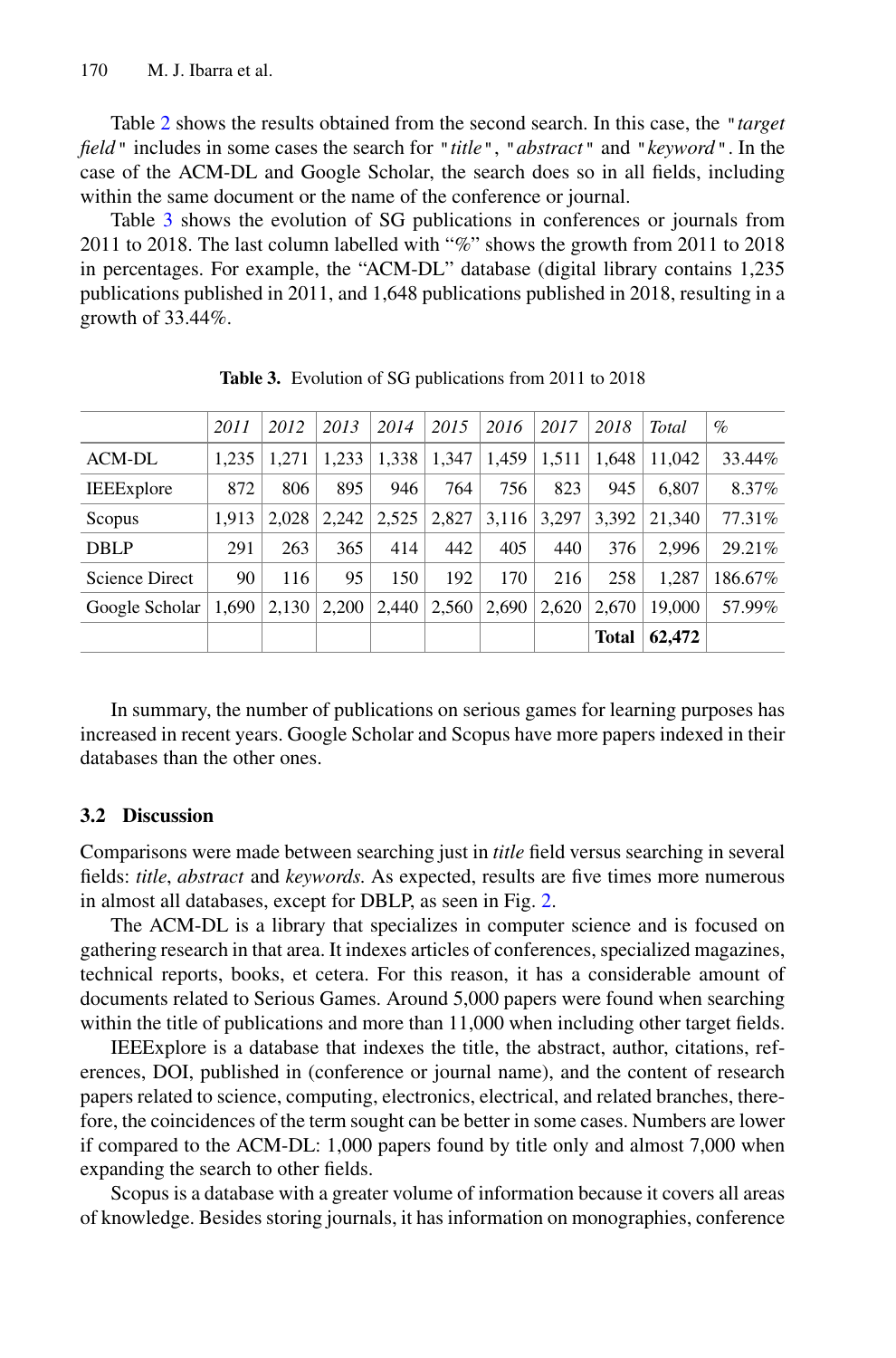

**Fig. 2.** Comparison of two types of searching

<span id="page-7-0"></span>proceedings, book chapters and others, and its coverage reaches back to 1970. That is one of the reasons that we found more articles indexed and related to serious games: just a few papers less than the ACM-DL when searching for title, but an impressive number of papers retrieved when the expanded search was performed – more than 20,000 papers related to the topic in some manner.

DBLP only looks for matches of the search string in the title and the search includes the author metadata automatically. For example, it also includes results if the term  $q$  ame \* is part of the author name. DBLP does not have a way to exclude terms that match the name, as such the exclusion has to be done manually, which sometimes could not be an addressable issue. On the other hand, the main feature of DBLP is that it is a database specialized in Computer Science. DBLP also only indexes the titles of the articles, so there is no option to add search fields for the abstract and keywords. Therefore, the search for "title" and "multiple fields" returned around 3,000 papers for both cases, as shown in Fig. [2.](#page-7-0)

ScienceDirect was the database with the lowest number of articles related to the search terms, when compared with the other databases (both in the search by title and in the search by several fields): around 500 papers in the first case, and 1,500 in the second. This is mainly because it only indexes scientific articles from conferences, magazines, and book chapters; in addition, an article listed in ScienceDirect always implies that it comes from a peer-reviewed source, which is a more demanding requirement than posed by other databases.

In the case of Google Scholar, it has the characteristic that it is not necessary to use wildcards to include the derived words, since the search engine does it automatically. For example, if "game" is placed as a term, it automatically considers the derivative words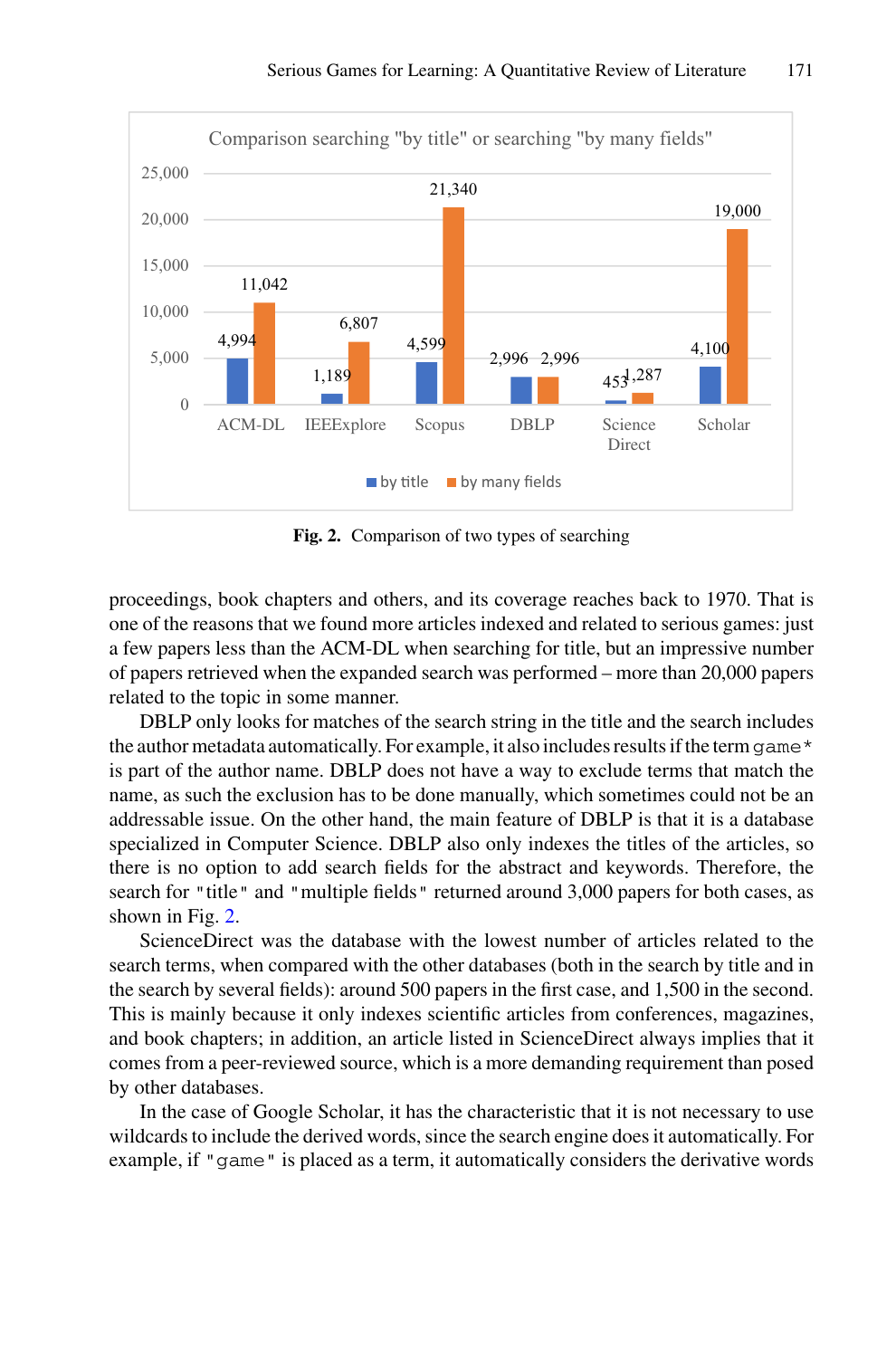such as game, games, gaming, gamer. Google Scholar is a search engine that searches several databases; therefore, it is like a metasearch engine for scientific articles and, consequently, it is expected that the amount of retrieved papers is large in comparison – in the reported search, around 4,000 papers were retrieved by "title" and more than 19,000 were retrieved in the extended search.

Each database analysed was growing in number of publications from 2011 to 2018. Figure [3,](#page-8-0) shows that publications covering SGs are growing continuously.



**Fig. 3.** Evolution of SGs publications in the last 8 years

## <span id="page-8-0"></span>**4 Conclusion and Future Work**

This work presented a quantitative overview of literature related to the publication of scientific articles on serious games for learning in the last 8 years (2011-2018) in the most relevant scientific databases in computer science related fields: ACM-DL, IEE-Explore, Scopus, DBLP, ScienceDirect, and Google Scholar. A flowchart for searching and extraction process of the articles was presented and a search string including terms related to serious games and game-based learning was defined.

Searches were performed in two ways: first, the search was only performed in the "title" section of the article, returning a total of 18,331 papers. The second search considered a broader search, accepting the search string appearing in the "title", "abstract", or "keywords" of each article, resulting in 62,472 papers. The large amount of publications is growing every year, showing the increased interest of researchers in SGs.

Future work aims to perform a systematic literature review, following a strict protocol to exclude those articles that are not really related to SGs for learning, but were wrongly included for some reason, such as a mismatch with any other academic field.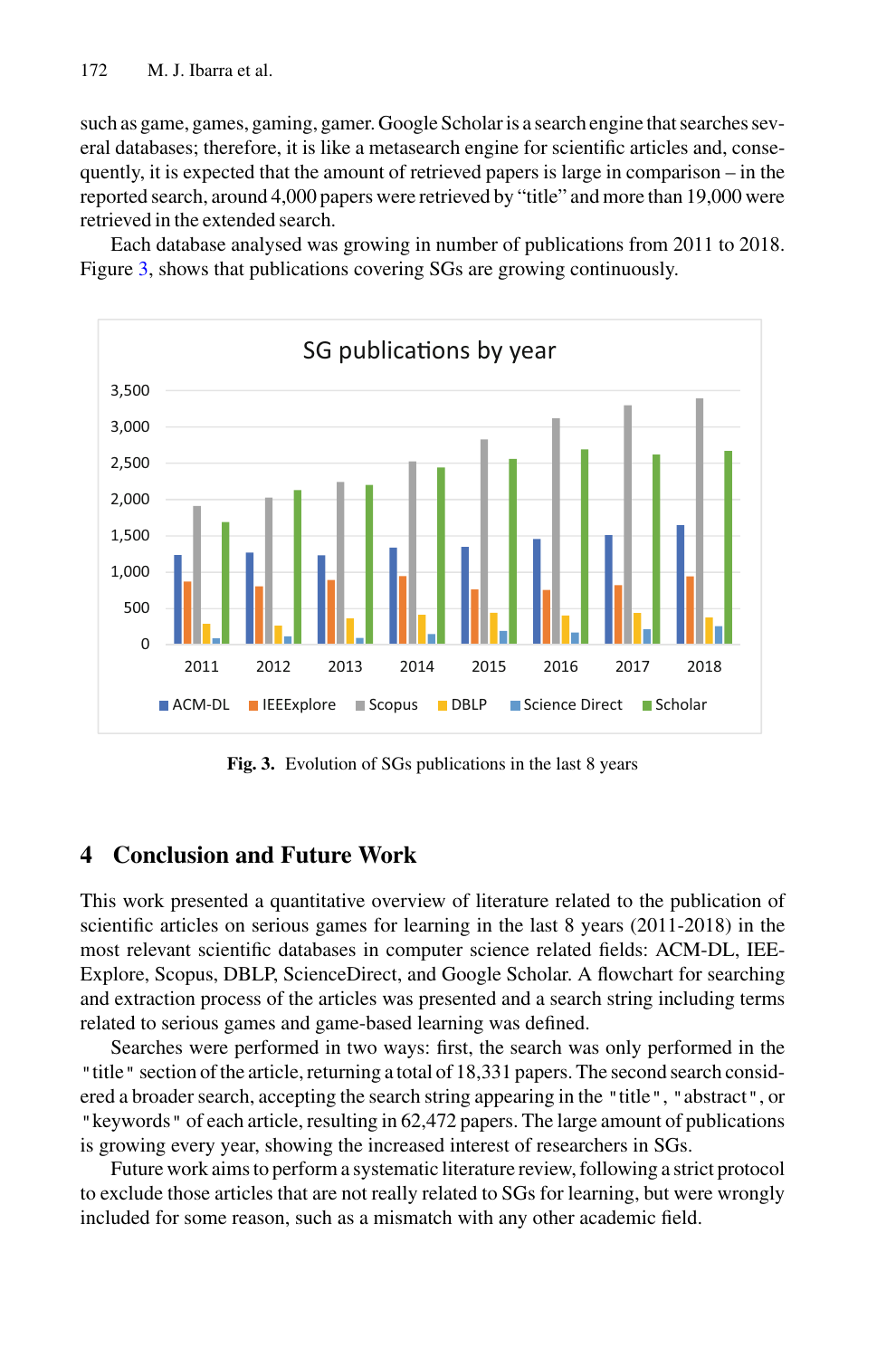On the other hand, as a further work, it is proposed to automate this search by creating a search engine that could extract the data automatically, then processing the filters, then excluding articles that seem to have been wrongly selected, and finally showing the results through appropriate tables or charts. In such an approach, it would be enough to insert the search string and the system would automatically determine the derived words. Clearly some text mining and artificial intelligence techniques will need to be applied to achieve this.

**Acknowledgment.** This project was financed by the Micaela Bastidas National University of Apurimac.

## **References**

- <span id="page-9-0"></span>1. Deguirmendjian, S.C., de Miranda, F.M., Zem-Mascarenhas, S.H.: Serious game developed in health: Integrative literature review. J. Health Inform. **8**, 110–116 (2016)
- <span id="page-9-1"></span>2. Abt, C.C.: Serious games (1970). [https://books.google.com.pe/books?id=axUs9HA-hF8C&](https://books.google.com.pe/books%3fid%3daxUs9HA-hF8C%26printsec%3dfrontcover%26hl%3des#v%3donepage%26q%26f%3dfalse) printsec=frontcover&hl=es#v=onepage&q&f=false
- <span id="page-9-2"></span>3. Huizinga, J.: Homo Ludens: Essay on the Social Function of the Game. Serisia. Gallimard, Paris (1951)
- <span id="page-9-3"></span>4. Rodriguez, H.: The playful and the serious: An approximation to Huizinga's Homo Ludens. Game Stud. **6**, 1604–7982 (2006)
- <span id="page-9-4"></span>5. Michael, D.R., Chen, S.L.: Serious Games: Games that Educate, Train, and Inform. Muska & Lipman/Premier-Trade (2005)
- <span id="page-9-5"></span>6. Schmidt, R., Emmerich, K., Schmidt, B.: Applied games–in search of a new definition. In: International Conference on Entertainment Computing, pp. pp. 100–111 (2015)
- <span id="page-9-6"></span>7. Baaden, M., Delalande, O., Ferey, N., Pasquali, S., Waldispühl, J., Taly, A.: Ten simple rules to create a serious game, illustrated with examples from structural biology (2018)
- <span id="page-9-7"></span>8. Dippel, A., Fizek, S.: Laborious Playgrounds: Citizen science games as new modes of work/play in the digital age. In: The playful citizen: civic engagement in a mediatized culture. Amsterdam University Press (2018)
- <span id="page-9-8"></span>9. Carvalho, M.B., et al.: An activity theory-based model for serious games analysis and conceptual design. Comput. Educ. **87**, 166–181 (2015)
- <span id="page-9-9"></span>10. De Freitas, S.: Are games effective learning tools? a review of educational games. J. Educ. Technol. Society. **21**, 74–84 (2018)
- <span id="page-9-10"></span>11. Backlund, P., Hendrix, M.: Educational games-are they worth the effort? a literature survey of the effectiveness of serious games. In: 2013 5th international conference on games and virtual worlds for serious applications (VS-GAMES), pp. 1–8 (2013)
- <span id="page-9-11"></span>12. Wouters, P., Van Nimwegen, C., Van Oostendorp, H., Van Der Spek, E.D.: A meta-analysis of the cognitive and motivational effects of serious games. J. Educ. Psychol. **105**, 249 (2013)
- <span id="page-9-12"></span>13. Connolly, T.M., Boyle, E.A., MacArthur, E., Hainey, T., Boyle, J.M.: A systematic literature review of empirical evidence on computer games and serious games. Comput. Educ. **59**, 661–686 (2012)
- <span id="page-9-13"></span>14. Vandercruysse, S., Vandewaetere, M., Clarebout, G.: Game-based learning: A review on the effectiveness of educational games. In: Handbook of research on serious games as educational, business and research tools, pp. 628–647. IGI Global (2012)
- <span id="page-9-14"></span>15. Marsh, T.: Slow serious games, interactions and play: Designing for positive and serious experience and reflection. Entertainment Comput. **14**, 45–53 (2016)